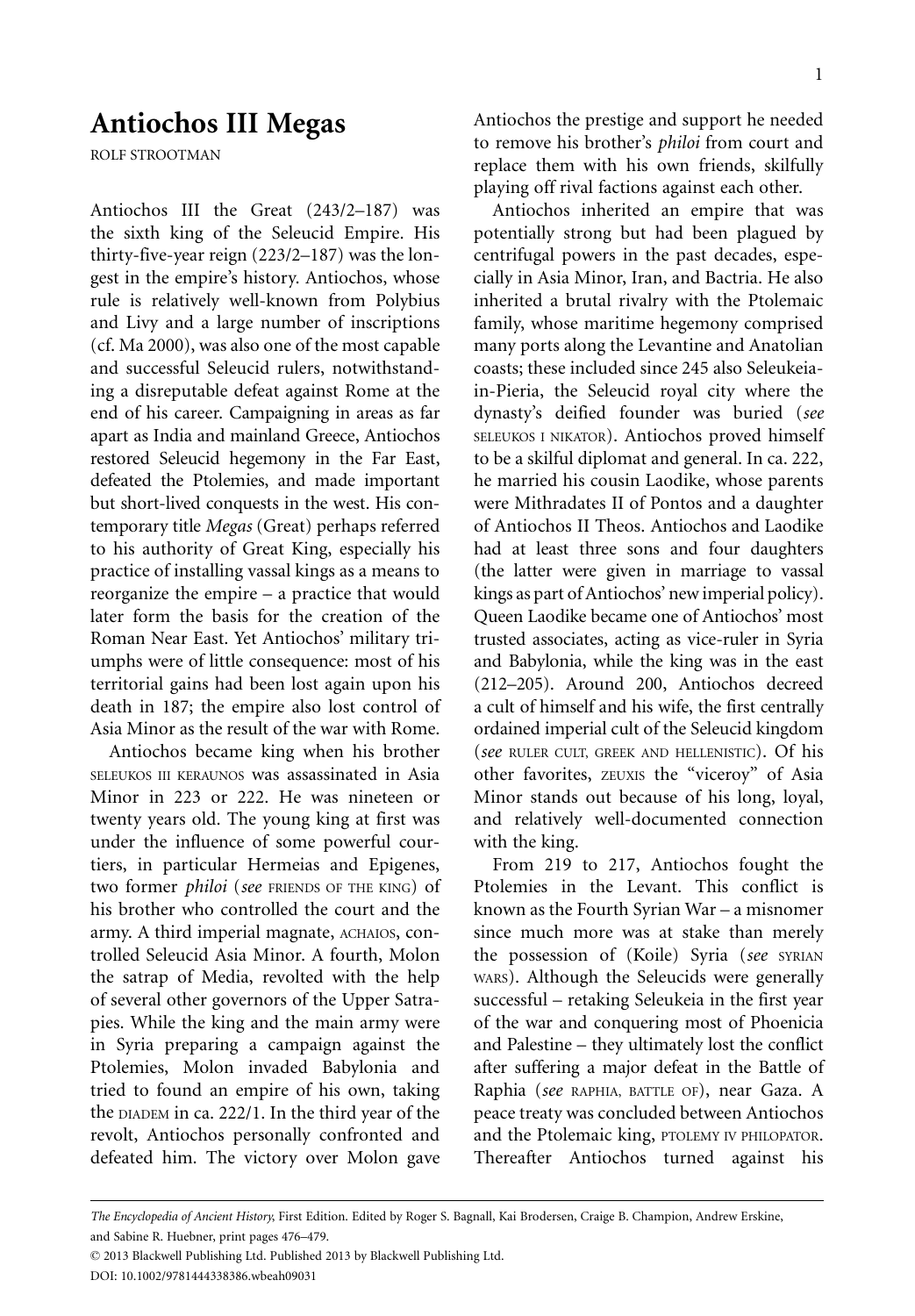

Figure 1 Seleucid tetradrachm (213–208). Obverse: Diademed head of Antiochos III. Reverse: Apollo seated on the omphalos, holding an arrow. Courtesy of the American Numismatic Society.

uncle Achaios, who had become autonomous in Asia Minor. It lasted until 213, until Achaios was finally captured and executed. The following year, using a mixture of diplomacy and brutal force, the Armenian kingdoms were incorporated into the empire.

In the next campaigning season, Antiochos' famed anabasis in Iran and Central Asia began (211–205). In the course of this long campaign – which was not an attempt to imitate Alexander but rather a kind of ritual progress along the edges of the empire meant to restore Seleucid suzerainty – Antiochos defeated the Parthian ruler ARSACES II in a cavalry battle and besieged the rebellious satrap of Bactria and Sogdia, Eukratides, in his capital Bactra. Both kings were re-installed by Antiochos in his capacity of Great King, and their kingdoms integrated within the imperial framework as vassal states. Antiochos then made his mark in India, collecting tribute (including elephants) from local rulers. After these successes, Antiochos proceeded to build up Seleucid control in the Red Sea and Hellespont regions.

In 204, Ptolemy IV died. Antiochos, no longer bound by the oath he had made at the peace treaty of 217, declared war on his successor, PTOLEMY V. In the ensuing Fifth Syrian War (202–195), the Seleucid forces were successful. After a victory in the Battle of Panion (200), they were able to take possession of Koile Syria and Palestine. The capture of Gaza allowed the Seleucids to turn against Ptolemaic presence elsewhere in the Mediterranean. Marching swiftly along the coast, Antiochos restored Seleucid dominance in Asia Minor, effectively terminating the Ptolemaic naval empire in the Mediterranean. In 195, hostilities came to an end. Antiochos proceeded to build up Seleucid power in the Aegean, residing in Ephesos and rebuilding Lysimacheia in Thrace as a new regional capital and a base for future conquests. The cities of Lampsakos, Smyrna, and Rhodes, as well as EUMENES II of Pergamon, however, appealed to Rome for aid. This resulted in a series of Seleucid-Roman negotiations that have been described as a "cold war" (Badian 1968; cf. Grainger 2002).

In 192, the AITOLIAN LEAGUE, in turn, appealed to Antiochos for help against the Roman presence in mainland Greece. Antiochos landed in Greece with a small force hoping to win the support of the Greek states. This led to open war with Rome (192–188). After being defeated